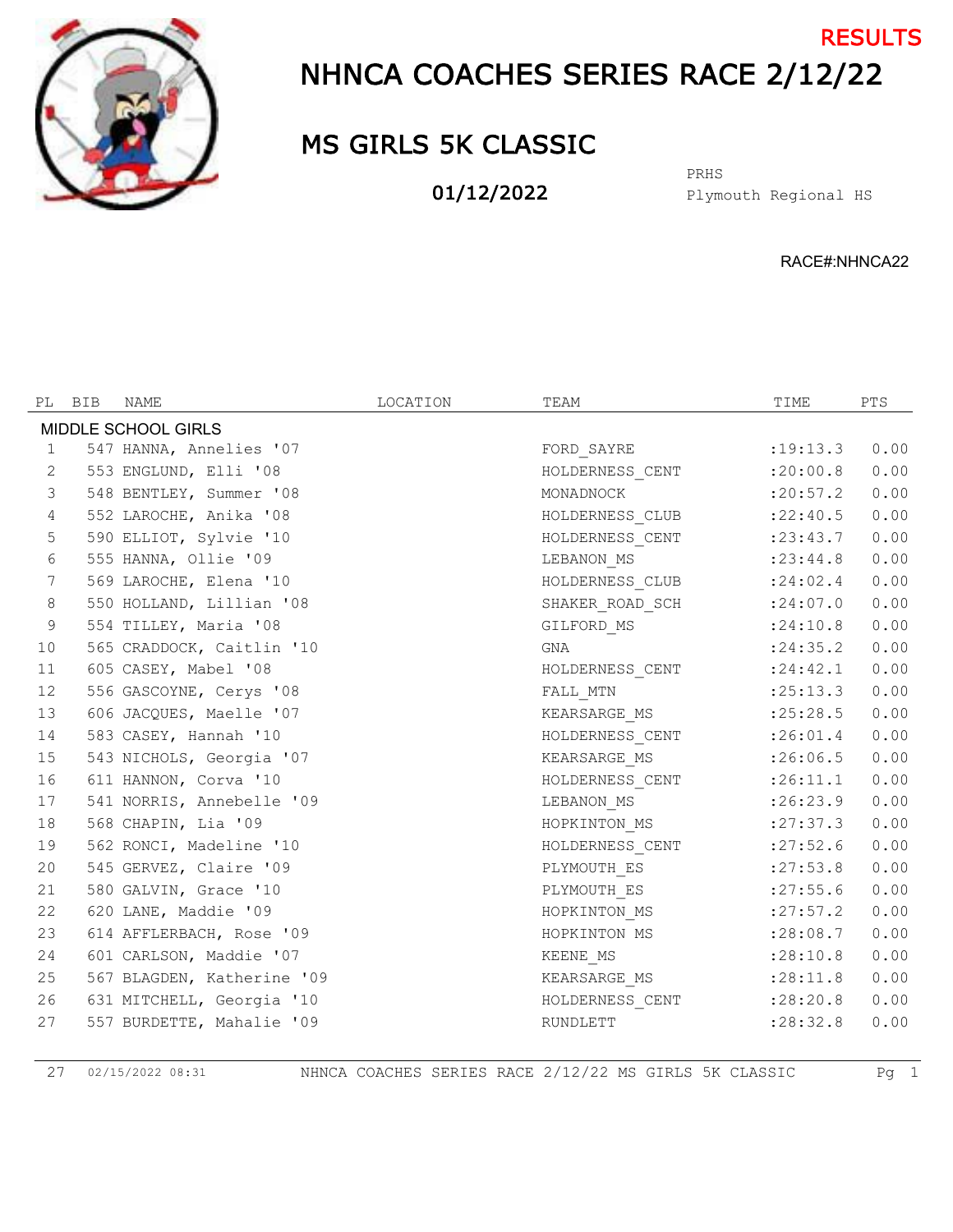|                     | PL BIB | NAME                         | LOCATION | TEAM            | TIME            | PTS  |  |
|---------------------|--------|------------------------------|----------|-----------------|-----------------|------|--|
| MIDDLE SCHOOL GIRLS |        |                              |          |                 |                 |      |  |
| 28                  |        | 584 DAPICE, Bea '09          |          | HOPKINTON_MS    | : 28:37.6       | 0.00 |  |
| 29                  |        | 595 ECKHARDT, Tess '10       |          | GILFORD_MS      | : 28:48.9       | 0.00 |  |
| 30                  |        | 607 BARRETT, Ryan '09        |          | HOPKINTON_MS    | : 29:06.6       | 0.00 |  |
| 31                  |        | 582 FARIA, Juliet '07        |          | KEARSARGE_MS    | : 29:06.8       | 0.00 |  |
| 31                  |        | 598 MAUGHAN, Mary '09        |          | HOPKINTON_MS    | :29:06.8        | 0.00 |  |
| 33                  |        | 570 GASCOYNE, Emma '10       |          | FALL_MTN        | : 29: 24.1      | 0.00 |  |
| 34                  |        | 615 KOMOREK, Bella '08       |          | RUNDLETT        | : 29:39.8       | 0.00 |  |
| 35                  |        | 630 STREETER, Brynna '08     |          | DERRYFIELD      | : 29: 40.7      | 0.00 |  |
| 36                  |        | 599 WAKEFIELD, Emelia '10    |          | PLYMOUTH_ES     | : 29:44.5       | 0.00 |  |
| 37                  |        | 592 FRENKIEWICH, Ainsley '08 |          | KEARSARGE_MS    | : 29: 45.4      | 0.00 |  |
| 38                  |        | 563 TAYLOR, Zadie '09        |          | RUNDLETT        | : 29: 49.8      | 0.00 |  |
| 39                  |        | 625 SPRAGUE, Ellis '10       |          | KEARSARGE MS    | : 29:53.2       | 0.00 |  |
| 40                  |        | 559 ESHBAUGH, Mallory '09    |          | LEBANON_MS      | : 29:57.4       | 0.00 |  |
| 41                  |        | 588 ALDRICH, Eden '08        |          | LEBANON MS      | : 29:58.2       | 0.00 |  |
| 42                  |        | 627 THOMPSON, Elizabeth '08  |          | RUNDLETT        | :30:01.2        | 0.00 |  |
| 43                  |        | 608 LABOMBARD, Elizabeth '08 |          | RUNDLETT        | :30:07.0        | 0.00 |  |
| 44                  |        | 624 CLAY, Skylar '07         |          | HOPKINTON_MS    | :30:10.6        | 0.00 |  |
| 45                  |        | 575 FAY, Shannon '09         |          | KENNETT MS      | :30:21.9        | 0.00 |  |
| 46                  |        | 549 BAILEY, Isabella '09     |          | KINGSWOOD       | :30:50.1        | 0.00 |  |
| 47                  |        | 564 WAKEFIELD, Johanna '08   |          | PLYMOUTH_ES     | :30:53.1        | 0.00 |  |
| 48                  |        | 573 RANCOURT, Harper '08     |          | LEBANON_MS      | :30:55.9        | 0.00 |  |
| 49                  |        | 577 GALLAGHER, Amelia '08    |          | LEBANON_MS      | :31:10.5        | 0.00 |  |
| 50                  |        | 628 BROOKS, Clara '09        |          | HOPKINTON_MS    | :31:44.8        | 0.00 |  |
| 51                  |        | 542 AVERY, Tessa '08         |          | AMHERST MS      | :31:51.4        | 0.00 |  |
| 52                  |        | 602 GRANT, Zoe '10           |          | ILMS            | :32:05.8        | 0.00 |  |
| 53                  |        | 600 LAJOIE, Nia '09          |          | KENNETT_MS      | :32:25.2        | 0.00 |  |
| 54                  |        | 623 BABILONIA, Andrea '07    |          | PLYMOUTH_ES     | :32:26.9        | 0.00 |  |
| 55                  |        | 576 MCHUGH, Clara '08        |          | RUNDLETT        | :32:50.5        | 0.00 |  |
| 56                  |        | 560 ROSSO, Evie '09          |          | SHAKER ROAD SCH | :33:21.2        | 0.00 |  |
| 57                  |        | 558 BRADEEN, Nola '09        |          | KENNETT MS      | $:33:51.2$ 0.00 |      |  |
| 58                  |        | 616 CARBONE, Maya '09        |          | FALL MTN        | :34:03.1        | 0.00 |  |
| 59                  |        | 604 LANE, Autumn '09         |          | PLYMOUTH ES     | :34:05.4        | 0.00 |  |
| 60                  |        | 635 MESSENGER, Beatrice '10  |          | RUNDLETT        | :34:56.5        | 0.00 |  |
| 61                  |        | 613 LILY, Campbell '07       |          | SHAKER_ROAD_SCH | :35:03.3        | 0.00 |  |
| 62                  |        | 634 CLENDENNING, Audrey '09  |          | RUNDLETT        | :35:18.0        | 0.00 |  |
| 63                  |        | 544 BURNELL, Jenna '09       |          | KENNETT MS      | :35:36.9        | 0.00 |  |
| 64                  |        | 633 STEINBERG, Rowan '09     |          | RUNDLETT        | :36:23.5        | 0.00 |  |
| 65                  |        | 546 BOLDUC, Rachel '10       |          | WHITE MTNS. MS  | :36:40.1        | 0.00 |  |
| 66                  |        | 622 DUFFY, Madison '08       |          | RUNDLETT        | :36:54.4        | 0.00 |  |
| 67                  |        | 626 VIERZEN, Catherine '10   |          | KEARSARGE MS    | :37:42.5        | 0.00 |  |
| 68                  |        | 629 WOLFE, Raegan '10        |          | RUNDLETT        | :38:11.1        | 0.00 |  |
| 69                  |        | 612 SON, Isabella '08        |          | PLYMOUTH ES     | :38:14.9        | 0.00 |  |
| 70                  |        | 578 SAVLEY, Haley '08        |          | KINGSWOOD       | :38:25.6        | 0.00 |  |

02/15/2022 08:31 NHNCA COACHES SERIES RACE 2/12/22 MS GIRLS 5K CLASSIC Pg 2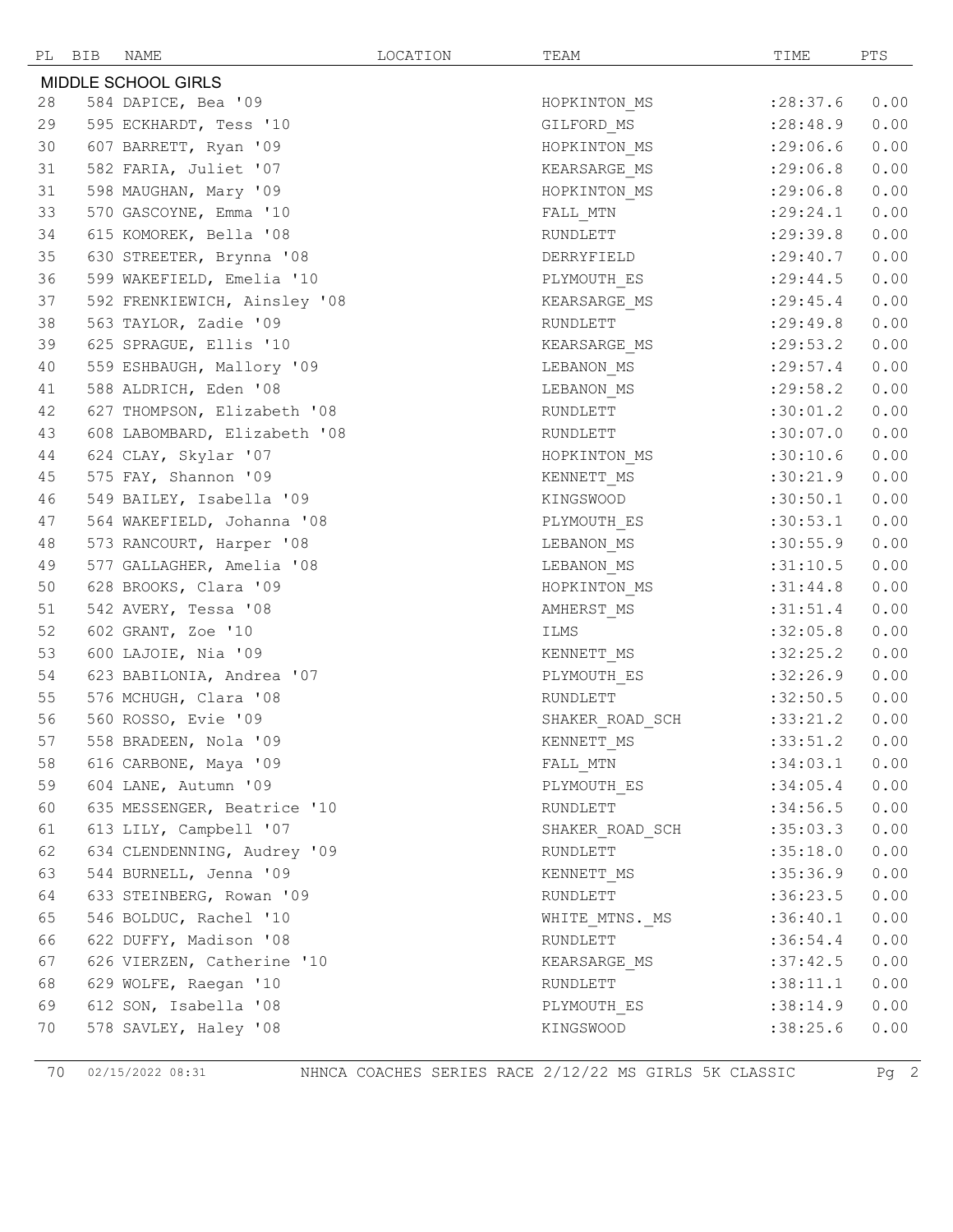|                     | PL BIB | NAME                       | LOCATION | TEAM           | TIME      | PTS  |  |  |
|---------------------|--------|----------------------------|----------|----------------|-----------|------|--|--|
| MIDDLE SCHOOL GIRLS |        |                            |          |                |           |      |  |  |
| 71                  |        | 571 LARMIE, Aubrey '08     |          | KINGSWOOD      | : 38:49.4 | 0.00 |  |  |
| 72                  |        | 586 WARECKI, Amelia '08    |          | AMHERST MS     | :39:01.3  | 0.00 |  |  |
| 73                  |        | 621 MENTH, Alivia '08      |          | PLYMOUTH ES    | :40:19.0  | 0.00 |  |  |
| 74                  |        | 619 GUALTIERI, Gianna '08  |          | RUNDLETT       | :42:03.0  | 0.00 |  |  |
| 75                  |        | 610 DEEGAN, Haley '10      |          | KEARSARGE MS   | :42:35.6  | 0.00 |  |  |
| 76                  |        | 566 JENKINS, Anela '09     |          | WHITE MTNS. MS | :44:41.8  | 0.00 |  |  |
| 77                  |        | 591 O'BLENES, Lillian '08  |          | KINGSWOOD      | :44:55.6  | 0.00 |  |  |
| 78                  |        | 618 HENRICHSEN, Daphne '10 |          | KEARSARGE MS   | :44:57.5  | 0.00 |  |  |
|                     |        |                            |          |                |           |      |  |  |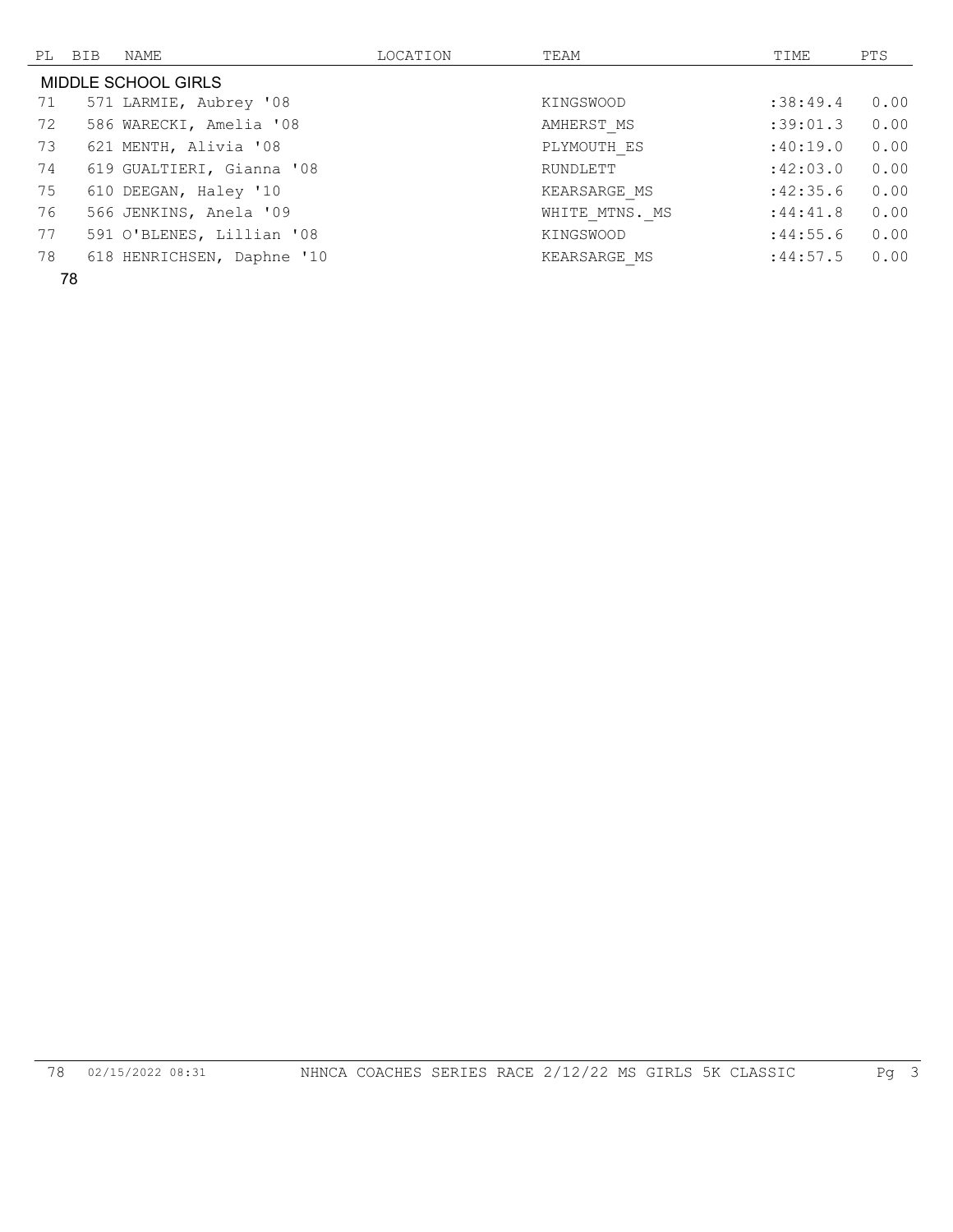

## NHNCA COACHES SERIES RACE 2/12/22 **RESULTS**

## MS Boys 5K CLASSIC

02/12/2022

Plymouth Regional HS PRHS

RACE#:NHNCA22

| PL                 | BIB | NAME                       | LOCATION | TEAM                     | TIME               | PTS   |  |  |
|--------------------|-----|----------------------------|----------|--------------------------|--------------------|-------|--|--|
| MIDDLE SCHOOL BOYS |     |                            |          |                          |                    |       |  |  |
| 1                  |     | 649 STURTZ, Sully '07      |          | KEENE MS                 | :19:20.6           | 1.00  |  |  |
| 2                  |     | 644 AYOTTE, Dean '08       |          | RUNDLETT                 | : 19:56.4          | 2.00  |  |  |
| 3                  |     | 645 CRADDOCK, Timothy '08  |          | GNA                      | : 20:46.7          | 3.00  |  |  |
| 4                  |     | 642 NORTHCOTT, Matthew '09 |          | FALL MTN                 | : 20: 47.9         | 4.00  |  |  |
| 5                  |     | 650 BENTLEY, Jed '08       |          | MONADNOCK                | : 21:16.1          | 5.00  |  |  |
| 6                  |     | 653 KITCHEL, Liam '07      |          | FORD_SAYRE               | : 21: 29.0         | 6.00  |  |  |
| 7                  |     | 683 MEHRA, Safir '07       |          | FORD SAYRE               | : 21: 31.5         | 7.00  |  |  |
| $8\,$              |     | 659 MASTERSON, Tomas '08   |          | FORD SAYRE               | : 22:09.3          | 8.00  |  |  |
| 9                  |     | 652 WHITWORTH, Fim '09     |          | HOLDERNESS CENT          | : 22: 45.6         | 9.00  |  |  |
| 10                 |     | 655 WALKER, David '08      |          | ILMS                     | $: 23:15.8$ 10.00  |       |  |  |
| 11                 |     | 664 EKSTROM, Bridger '10   |          | HOLDERNESS_CENT :24:09.4 |                    | 11.00 |  |  |
| 12                 |     | 677 GREGORY, Evan '08      |          | HOPKINTON MS             | $: 24:41.4$ 12.00  |       |  |  |
| 13                 |     | 671 YUST, Henry '10        |          | HOLDERNESS_CENT          | $:25:13.9$ 13.00   |       |  |  |
| 14                 |     | 657 CHABOT, Jacob '10      |          | KEARSARGE_MS             | $:26:07.6$ 14.00   |       |  |  |
| 15                 |     | 647 CLARNER, Andrew '09    |          | HOPKINTON MS             | $:26:19.8$ 15.00   |       |  |  |
| 16                 |     | 666 BOARDMAN, Alex '07     |          | LEBANON MS               | $:26:39.7$ 16.00   |       |  |  |
| 17                 |     | 705 GARCIA, Josh '08       |          | LEBANON MS               | $:26:46.5$ 17.00   |       |  |  |
| 18                 |     | 651 STEPP, Ned '08         |          | KEARSARGE MS             | $:26:53.9$ 18.00   |       |  |  |
| 19                 |     | 678 LEWIS, Ben '08         |          | LEBANON MS               | $: 27:15.4$ 19.00  |       |  |  |
| 20                 |     | 670 ROBERTS, Felix '08     |          | KINGSWOOD                | $: 27: 42.1$ 20.00 |       |  |  |
| 21                 |     | 669 REID, William '08      |          | KEARSARGE MS             | : 27: 47.1         | 21.00 |  |  |
| 22                 |     | 663 WELLS, Coley '08       |          | HOPKINTON_MS             | $: 27:54.8$ 22.00  |       |  |  |
| 23                 |     | 697 DERMODY, Ryan '09      |          | HOPKINTON MS             | $: 28:15.1$ 23.00  |       |  |  |
| 24                 |     | 681 SUTHERLAND, George '09 |          | HOLDERNESS_CENT          | : 28:24.0 24.00    |       |  |  |
| 25                 |     | 710 LAVERS, James '08      |          | HOPKINTON MS             | $: 28:24.8$ 25.00  |       |  |  |
| 26                 |     | 658 TETU, Lucus '09        |          | FALL_MTN                 | $: 28: 25.1$ 26.00 |       |  |  |
| 27                 |     | 685 HERRING, Samuel '08    |          | LEBANON MS               | : 28:52.3          | 27.00 |  |  |

02/15/2022 01:00 NHNCA COACHES SERIES RACE 2/12/22 MS Boys 5K CLASSIC Pg 1